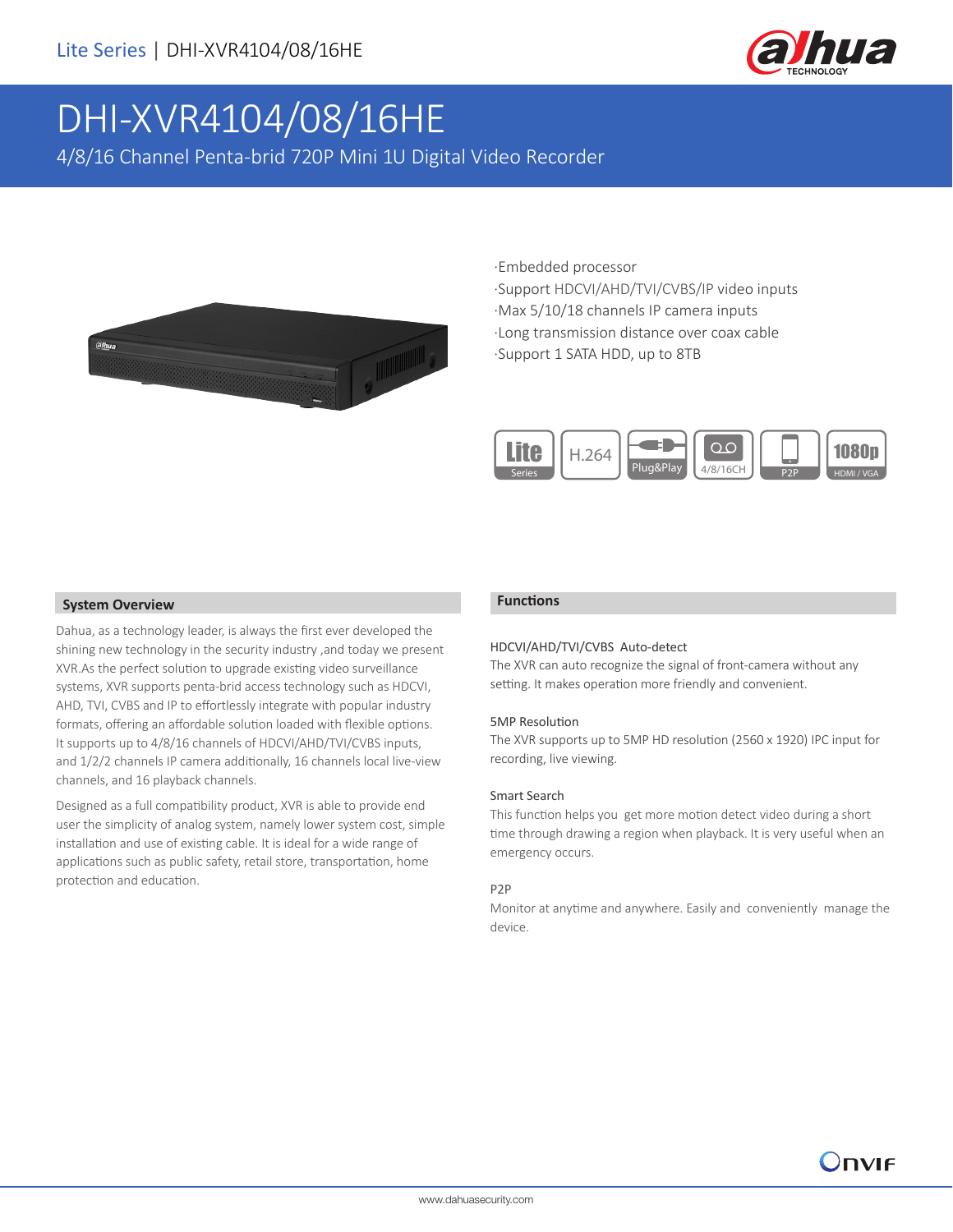## Lite Series | DHI-XVR4104/08/16HE

### Technical Specification

| System                    |                                                                                                                                                                                |  |  |
|---------------------------|--------------------------------------------------------------------------------------------------------------------------------------------------------------------------------|--|--|
| Main Processor            | Embedded Processor                                                                                                                                                             |  |  |
| <b>Operating System</b>   | <b>Embedded LINUX</b>                                                                                                                                                          |  |  |
| Display                   |                                                                                                                                                                                |  |  |
| Interface                 | 1 HDMI, 1 VGA                                                                                                                                                                  |  |  |
| Resolution                | 1920×1080, 1280×1024, 1280×720, 1024×768                                                                                                                                       |  |  |
| Multi-screen Display      | 4CH: 1/4/6<br>8CH: 1/4/8/9/16<br>16CH: 1/4/8/9/16/25                                                                                                                           |  |  |
| <b>OSD</b>                | Camera title, Time, Video loss, Camera lock, Motion<br>detection, Recording                                                                                                    |  |  |
| Video Detection and Alarm |                                                                                                                                                                                |  |  |
| <b>Trigger Events</b>     | Recording, PTZ, Tour, Alarm Out, Video Push, Email,<br>FTP, Snapshot, Buzzer and Screen Tips                                                                                   |  |  |
| Video Detection           | Motion Detection, MD Zones: 396 (22 × 18), Video<br>Loss and Tampering                                                                                                         |  |  |
| Alarm input               | 8/8/16                                                                                                                                                                         |  |  |
| Relay Output              | 3                                                                                                                                                                              |  |  |
| Playback and Backup       |                                                                                                                                                                                |  |  |
| Playback                  | 4CH: 1/4<br>8CH: 1/4/9<br>16CH: 1/4/9/16                                                                                                                                       |  |  |
| Search Mode               | Time /Date, Alarm, MD and Exact Search (accurate<br>to second)                                                                                                                 |  |  |
| Playback Function         | Play, Pause, Stop, Rewind, Fast play, Slow Play, Next<br>File, Previous File, Next Camera, Previous Camera,<br>Full Screen, Repeat, Shuffle, Backup Selection,<br>Digital Zoom |  |  |
| Backup Mode               | USB Device/Network                                                                                                                                                             |  |  |
| Storage                   |                                                                                                                                                                                |  |  |
| Internal HDD              | 1 SATA Port up to 8TB capacity                                                                                                                                                 |  |  |
| eSATA                     | N/A                                                                                                                                                                            |  |  |
| Auxiliary Interface       |                                                                                                                                                                                |  |  |
| <b>USB</b>                | 2 USB Ports (2 USB 2.0)                                                                                                                                                        |  |  |
| RS232                     | N/A                                                                                                                                                                            |  |  |
| <b>RS485</b>              | 1 Port, for PTZ Control                                                                                                                                                        |  |  |
| Third-party Support       |                                                                                                                                                                                |  |  |
| Third-party Support       | Dahua, Arecont Vision, AXIS, Bosch, Brickcom,<br>Canon, CP Plus, Dynacolor, Honeywell, Panasonic,<br>Pelco, Samsung, Sanyo, Sony, Videotec, Vivotek,<br>and more               |  |  |
|                           |                                                                                                                                                                                |  |  |

| Audio and Video             |                                                                                                                                                                                                                                |  |  |
|-----------------------------|--------------------------------------------------------------------------------------------------------------------------------------------------------------------------------------------------------------------------------|--|--|
| <b>HDCVI Camera Input</b>   | 4/8/16 Channel                                                                                                                                                                                                                 |  |  |
| IP Camera Input             | 4+1:each channel up to 2MP<br>8+2/16+2:each channel up to 5MP                                                                                                                                                                  |  |  |
| Audio In/Out                | 4/8/16 Channel Input, 1 Channel Output, RCA                                                                                                                                                                                    |  |  |
| Two-way Talk                | Reuse audio in(channel 1)/out, RCA                                                                                                                                                                                             |  |  |
| Recording                   |                                                                                                                                                                                                                                |  |  |
| Compression                 | H.264                                                                                                                                                                                                                          |  |  |
| Resolution                  | 1080N, 720P, 960H, D1, HD1, BCIF, CIF, QCIF                                                                                                                                                                                    |  |  |
| Record Rate                 | Main Stream:<br>4CH:1080N/720P/960H/D1/HD1/BCIF/CIF/QCIF<br>$(1^{\sim}25/30$ fps)<br>8/16CH:1080N(12fps)/720P(15fps)/960H/D1/HD1/<br>BCIF/CIF/QCIF (1~25/30fps)<br>Sub steram:4CH:CIF/QCIF(1~15fps)<br>8/16CH:CIF/QCIF(1~7fps) |  |  |
| Bit Rate                    | 1Kbps ~ 6144Kbps Per Channel                                                                                                                                                                                                   |  |  |
| Record Mode                 | Manual, Schedule (Regular, Continuous), MD<br>(Video detection: Motion Detection, Video Loss,<br>Tampering), Alarm, Stop                                                                                                       |  |  |
| Record Interval             | $1 \sim 60$ min (default: 60 min), Pre-record: $1 \sim 30$ sec,<br>Post-record: 10 ~ 300 sec                                                                                                                                   |  |  |
| Network                     |                                                                                                                                                                                                                                |  |  |
| Interface                   | 1 RJ-45 Port (100M)                                                                                                                                                                                                            |  |  |
| Network Function            | HTTP, TCP/IP, IPv4/IPv6, UPnP, RTSP, UDP, SMTP,<br>NTP, DHCP, DNS, IP Filter, PPPoE, DDNS, FTP, Alarm<br>Server, P2P, IP Search (Support Dahua IP camera,<br>DVR, NVS, etc.)                                                   |  |  |
| Max. User Access            | 128 users                                                                                                                                                                                                                      |  |  |
| Smart Phone                 | iPhone, iPad, Android                                                                                                                                                                                                          |  |  |
| Interoperability            | ONVIF 2.42, CGI Conformant                                                                                                                                                                                                     |  |  |
| Electrical                  |                                                                                                                                                                                                                                |  |  |
| Power Supply                | DC12V/2A                                                                                                                                                                                                                       |  |  |
| Power Consumption           | <10W (Without HDD)                                                                                                                                                                                                             |  |  |
| Environmental               |                                                                                                                                                                                                                                |  |  |
| <b>Operating Conditions</b> | -10°C ~ +55°C (+14°F ~ +131°F), 0~ 90% RH                                                                                                                                                                                      |  |  |
| <b>Storage Conditions</b>   | -20°C ~ +70°C (-4°F ~ +158°F), 0~90% RH                                                                                                                                                                                        |  |  |
| Construction                |                                                                                                                                                                                                                                |  |  |
| Dimensions                  | Mini 1U, 325mm×255mm×55mm (12.8" x 10" x 2.2")                                                                                                                                                                                 |  |  |
| Net Weight                  | 1.5kg (3.3 lb) (without HDD)                                                                                                                                                                                                   |  |  |
| Gross Weight                | 2kg (4.4lb)                                                                                                                                                                                                                    |  |  |
| Installation                | Desktop installation                                                                                                                                                                                                           |  |  |
| Certifications              |                                                                                                                                                                                                                                |  |  |
| Certifications              | FCC: Part 15 Subpart B ICES 003 Issue 6                                                                                                                                                                                        |  |  |
|                             | CE:EN 55032:2012+AC:2013(Class B)<br>EN 55024:2010 EN 61000-3-2:2014<br>EN 50130-4:2011 EN 61000-3-3:2013                                                                                                                      |  |  |
|                             | UL 60950-1 and CAN/CSA C22.2 No.60950-1-07                                                                                                                                                                                     |  |  |